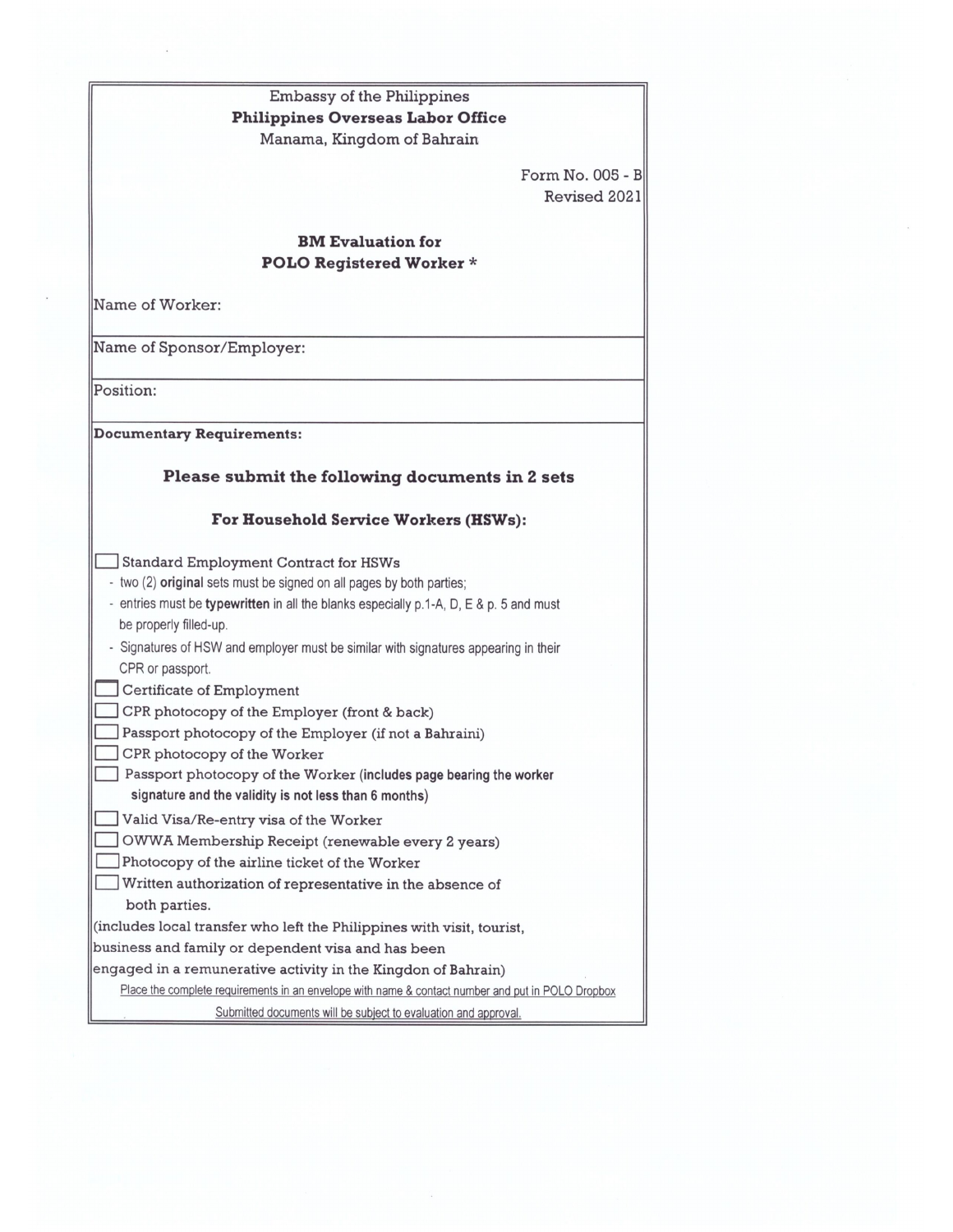| <b>EMPLOYMENT CONTRACT</b>                                                                                | عقسوظهف                                                                                                                                       |
|-----------------------------------------------------------------------------------------------------------|-----------------------------------------------------------------------------------------------------------------------------------------------|
| For Filipino Household Service Worker                                                                     | ل)عطل الخدمة النفز لطلة الحيري ن                                                                                                              |
| This employment contract is executed and                                                                  | <u>تم تنفيذ وإبرام عقد التوظيف هذا بواسطة ويين:</u>                                                                                           |
| entered in by and between:                                                                                |                                                                                                                                               |
|                                                                                                           |                                                                                                                                               |
| P.O.Box.                                                                                                  |                                                                                                                                               |
|                                                                                                           |                                                                                                                                               |
|                                                                                                           |                                                                                                                                               |
| <b>Central Population Registration</b>                                                                    |                                                                                                                                               |
|                                                                                                           |                                                                                                                                               |
| B. Represented in the Kingdom of Bahrain by:                                                              | ب. قدم هذاللڪف ۽ مطك قاب جين:                                                                                                                 |
|                                                                                                           |                                                                                                                                               |
|                                                                                                           |                                                                                                                                               |
|                                                                                                           |                                                                                                                                               |
|                                                                                                           |                                                                                                                                               |
| C. Represented in the Philippines by:                                                                     | ت قدم مذا العق فلهفللهين:                                                                                                                     |
|                                                                                                           |                                                                                                                                               |
|                                                                                                           |                                                                                                                                               |
|                                                                                                           |                                                                                                                                               |
|                                                                                                           |                                                                                                                                               |
| And                                                                                                       |                                                                                                                                               |
|                                                                                                           |                                                                                                                                               |
|                                                                                                           | لحال ة المري ة : .                                                                                                                            |
|                                                                                                           |                                                                                                                                               |
|                                                                                                           |                                                                                                                                               |
|                                                                                                           |                                                                                                                                               |
|                                                                                                           | تاريخ ولمجا اإل صدار <sub>:</sub>                                                                                                             |
|                                                                                                           | اسم أولىقىيب:                                                                                                                                 |
|                                                                                                           | رقام االقصال :                                                                                                                                |
| Contact Nos                                                                                               |                                                                                                                                               |
| <b>Voluntarily binding themselves to the following</b>                                                    | حيث لتنزم للطفان طوعكالألخام واش روط لتالى ة:                                                                                                 |
| terms and conditions:                                                                                     |                                                                                                                                               |
| 1. Site of Employment: KINGDOM<br><b>OF</b>                                                               | 1. مكا <b>ن لتوظىف</b> : لمهكة الى حرىن.                                                                                                      |
| <b>BAHRAIN.</b>                                                                                           |                                                                                                                                               |
| <b>Duration:</b><br><b>TWO</b><br>2.<br>(2)<br>Contract<br>years                                          | 2. هِدْقَىاطِقىد: عِامِان )2(نَبْداً مِضْفَـر عِامِلْالْخِدْمَةِ لِلْنَهْزِلْيِيَّةِ مِنْ مِوْطَىْءِ                                          |
| commencing from the household service worker's                                                            | ال@يُس إلى موقع العملهـبموجبعقاليتوظيف.                                                                                                       |
| departure from the point of origin to the site of                                                         |                                                                                                                                               |
| employment.                                                                                               |                                                                                                                                               |
| 3. Basic monthly salary:<br>ONE HUNDRED                                                                   | 3. للاتب الأسلس، للش دري: هاءة وخمسون هذارب جرين، )150.00                                                                                     |
| AND FIFTY BAHRAINI DINARS (BD150.00) or                                                                   | د ب( أو مهجادل هاال دوال ر الأمهيك ي وهو 400.00 وال ر أمهيك ي                                                                                 |
| equivalent to US\$ 400.00.                                                                                |                                                                                                                                               |
| 4. Work Hours: The household service worker                                                               | 4.ساعات للعمل سوفىتكون ساعات عمل عاملال خدمة النهزلية مي<br>ث مان )§ سا عات في ال£مالكيومي للغواصل.                                           |
| shall be provided with continuous rest of at least 8                                                      |                                                                                                                                               |
| hours per day.                                                                                            |                                                                                                                                               |
| 5. Rest day: At least one (1) rest day per week.<br>6. Transportation. Free transportation to the site of | 5.أي/م لداحة: لَءَ اأَلْقَالِيُومُ وَاحِدُ )1(مَلْكُوعِيَا).<br>كل العاف السلام المحامل العامل المحتمد المحتمد التي التي المعالج المحتمل وعيد |
| employment and back to the point of origin upon                                                           | عودة للعامل للى موطىء الأصليمي مجلاً عهد لق هاء عج يتوظيء أوجي طلَّة                                                                          |
|                                                                                                           |                                                                                                                                               |
| expiration of contract or when contract of                                                                | ل هاءعڨنتهيهه من دون أي خطأ من جلءب عاملالخدمة للفزلية أو                                                                                     |

1**Worker's Signature \_\_\_\_\_\_\_\_\_\_\_\_\_\_\_\_\_\_ Employer's Signature\_\_\_\_\_\_\_\_\_\_\_\_\_\_**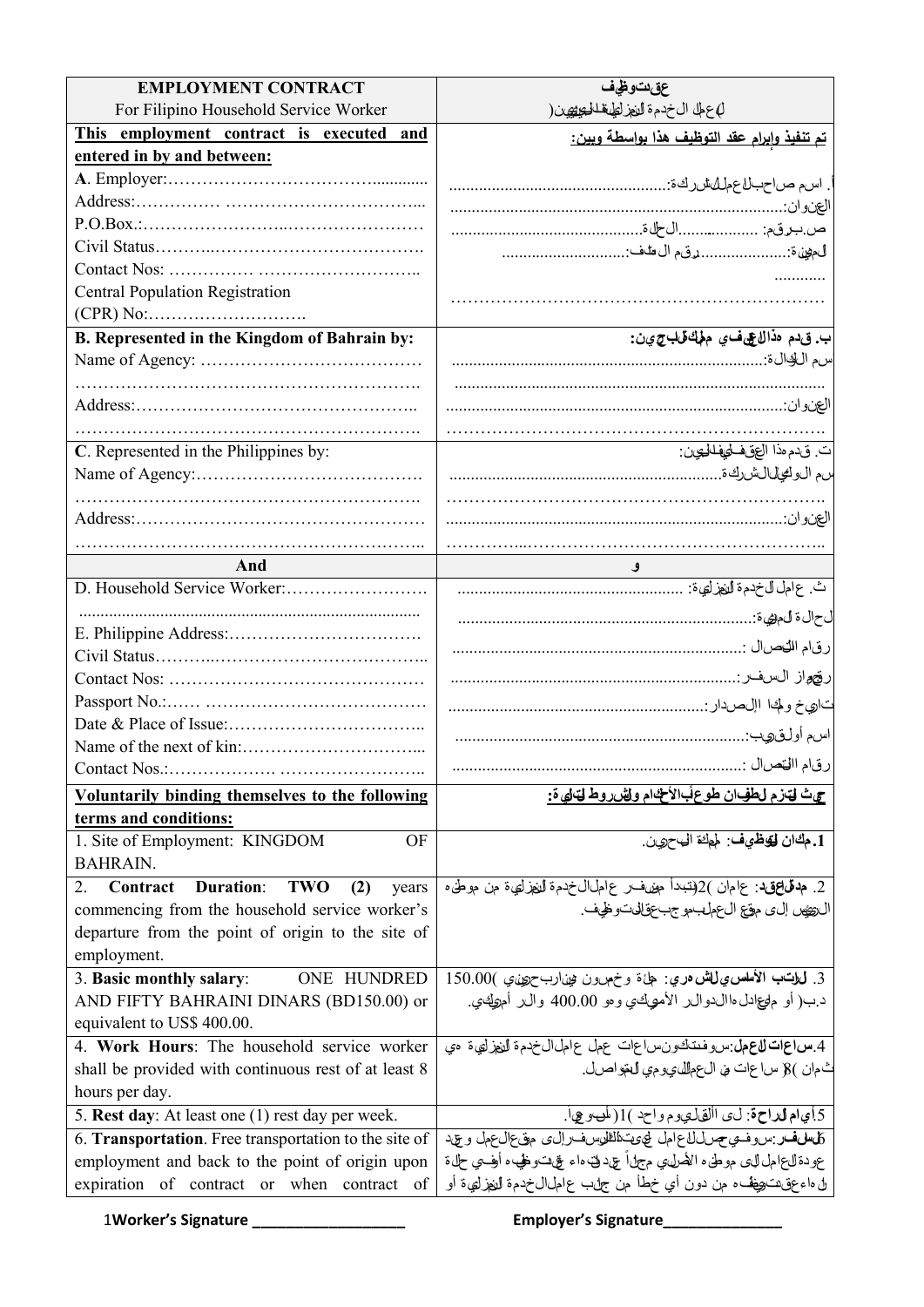| employment is terminated through no fault of the       | تنهي بخ اللظرف الق هيءَ. في على فت عِهد العقد فتي عين على صراح بال عمل                                        |
|--------------------------------------------------------|---------------------------------------------------------------------------------------------------------------|
| household service worker and/or due to force           | في حل ع المت ذكرة طير ان ذ هاب و عود على الدرة الى سي الحي ة.                                                 |
| majeure. In case of contract renewal, free round trip  |                                                                                                               |
| economy class air ticket shall be provided by the      |                                                                                                               |
| employer.                                              |                                                                                                               |
| 7. Food and Accommodation. The Employer shall          | 7. لغذاء الى مسكن سروفية دمصاحبك اعمل إلى عاملال خدمة النهزلية                                                |
| provide the household service worker, free of          | و من دون مظب ل لجل ل لها م معنوف ل ون اس به وص لل ل س الخين ع من لن الجي ة                                    |
| charge, separate, suitable and sanitary living         | الصرميء بالإضفاءالى للغذاء الههللب أوي صل عاملالخدمة النهزليية                                                |
| quarters as well as adequate food or food allowance.   | على يادل مقابل ال غذاء.                                                                                       |
| 8. Medical Services. Free emergency medical and        | 8. لخد مقطبي ة: س وفيحصل عامل ال خدمة النفر لي ةعلى ال خدمات                                                  |
| dental services for the household service worker       | ال£يية للطارئة وخدمات الأسفان دون مقلبال اإلىضفاةإلى للتسري لات                                               |
| including facilities and medicine.                     | وال\واء.                                                                                                      |
| 9. Vacation leave with full pay of not less than 30    | 9. الإج از قس وفي حمل عاملال خدم ة الفراي ةعلى إجازة هدوعةاأل جر                                              |
| calendar days for every year of service which can be   | لْبَايَاكَ الْمِالَامِدَة 30يُو مِلْتَوْهِيهِياأَسِيْهِيا ۚ عِنْ كَالَ عِامِ مِنْ لَلْخِدْمِةِ وَلِي يحيثهن ه |
| availed of upon completion of the contract.            | الحصرول علي ها رعد استاك مال مدة العقد.                                                                       |
| 10. Insurance. The Employer shall provide the          | 10 للت أين س وفي ق ومصاحب للع لها الت أي ن على حي اة ع المال خدمة                                             |
| household service worker with personal life            | النهزلي ةضد الحوادث القرخصوي ةوالت أمين الصرحي وتأمي نفر عامل                                                 |
| accident, medical and repatriation insurance with a    | الخدم ة النهز لهة إله على ده لدى في شررك قت أمين م ع هذه معيل د ال عمل.                                       |
| reputable insurance company in the country of          |                                                                                                               |
| destination.                                           |                                                                                                               |
| 11. Repatriation of Remains. In the event of death     | 11 نق للى ج شم الله على قواد عامل للخدمة النهر لي ة خلال مدة مذال على د،                                      |
| of the household service worker during the term of     | حسوفتيتهوقل ضحل م ضجل ه ونتعليه م نتعليه الشاعل الشخصي اللهابالي                                              |
| this contract, his/her remains and personal            | على فنق نصراحب العملوفي طلة عدماله بك من الله عنها للحاد المن المحل                                           |
| belongings shall be repatriated to the Philippines at  | بسروفــتِيَــعِيلْ نــلصرر فــفـي مبـعدال جـرول على ع هواقي ة مهييق ة  من ڤير ب                               |
| the expense of the Employer. In case the repatriation  | ؤُرط، أو عن طويق لتحبال ع اللغاليينيةالخار، جنف اليفاليين.                                                    |
| of remains is not possible, the same may be disposed   |                                                                                                               |
| of upon prior approval of the household service        |                                                                                                               |
| worker's next of kin or by the Philippine Overseas     |                                                                                                               |
| Labor Office (POLO), Philippine Embassy.               |                                                                                                               |
| 12. Remittances. The employer shall assist the         | 12 تح ي لللراتب بي عدص احب ال ع له مس اعدة ع امل ال خدمة النهز لي ة                                           |
| household service worker in remitting a percentage     | ےپت—ويان سيے من ربك م/ ربك ما عن طريق الىن ان مصرفي ة النهاس ة.                                               |
| of his/her salary through proper banking channels.     |                                                                                                               |
| 13. Termination. Neither party may unilaterally        | 13 <b>. ل داءفوسخ لؤق دي</b> ن عِن عِلْي من للطفِين عدمإلغاء  مذاالعقد                                        |
| cancel the contract except for legal, just and valid   | من جهف،قطعدا لسهب/ لأساليقان،في ة وعادل، وص مح ة كهالي:                                                       |
| cause/s:                                               |                                                                                                               |
| <b>Termination by Employer</b>                         | أ إن فع صاحب لعملليق د:                                                                                       |
| The employer may terminate the household service       | ق،يق،ومصاحبال،ملبل هاءفوسخ،ق ستوظيف عاملال خدمة النهزلية                                                      |
| worker's contract of employment for any of the         | أل ب المالت التي قيد الله عالى الله عنها العاعة لهم عنه الم عن جل،                                            |
| following just causes: serious misconduct or willful   | ع امل ال خدم ة النفر لي ظلاو امرلى فل يوني ظصراحب لي عمل، أو ألى راد ل وزل                                    |
| disobedience by the household service worker of the    | ل ح الهي نال في زير ع م ل اي مم ع امل ال خ دم ة النهز لي في ملي ح صوب عل ه / على ها،                          |
| lawful orders of the employer or immediate             | أو اإل ممال الهت، والجسيء من جلب ع املال خدمة النهزلي شـتين في عليه عليه م مام                                |
| household members in connection with his/her           | عمِّلْ هُ/ عَمِّلْ هَا، أُوفِي حِالْ ةُ خَرْقَ عَامِلُ الْخَدْمَةِ لْلْفَعْرِلْيِ فْمَقْوَالِهِينَ الْمَحْد   |
| work; gross habitual neglect by the household          | ال مضي فـفوي شال حذال حاال نـتس و فـعي، حمل ع امل ل خدم ة النهز لي فك الي ف                                   |
| service worker of her duties; violation of the laws of | تريط، إلى موطىء الأصليلىفللهين.                                                                               |
| the host country. The household worker shall           |                                                                                                               |
| shoulder the repatriation expenses.                    |                                                                                                               |
| Termination without just cause: the<br>1)              | 1( ل لي ه لي د الق د جن ي بي ب ع ادل وي ق و م ع اجل ال خدمة النهر لي قبل هاء                                  |
| household service worker may terminate the             | العقد من دونسهب عادلوذلكستيهيم اشعار لتنباي مستوالي صراحب                                                     |
| contract without just cause by serving a written       | ال عهل على االقل ف لش هر واحد )1(. ومن دون قي مه ه هذا إل ش عار س وف                                          |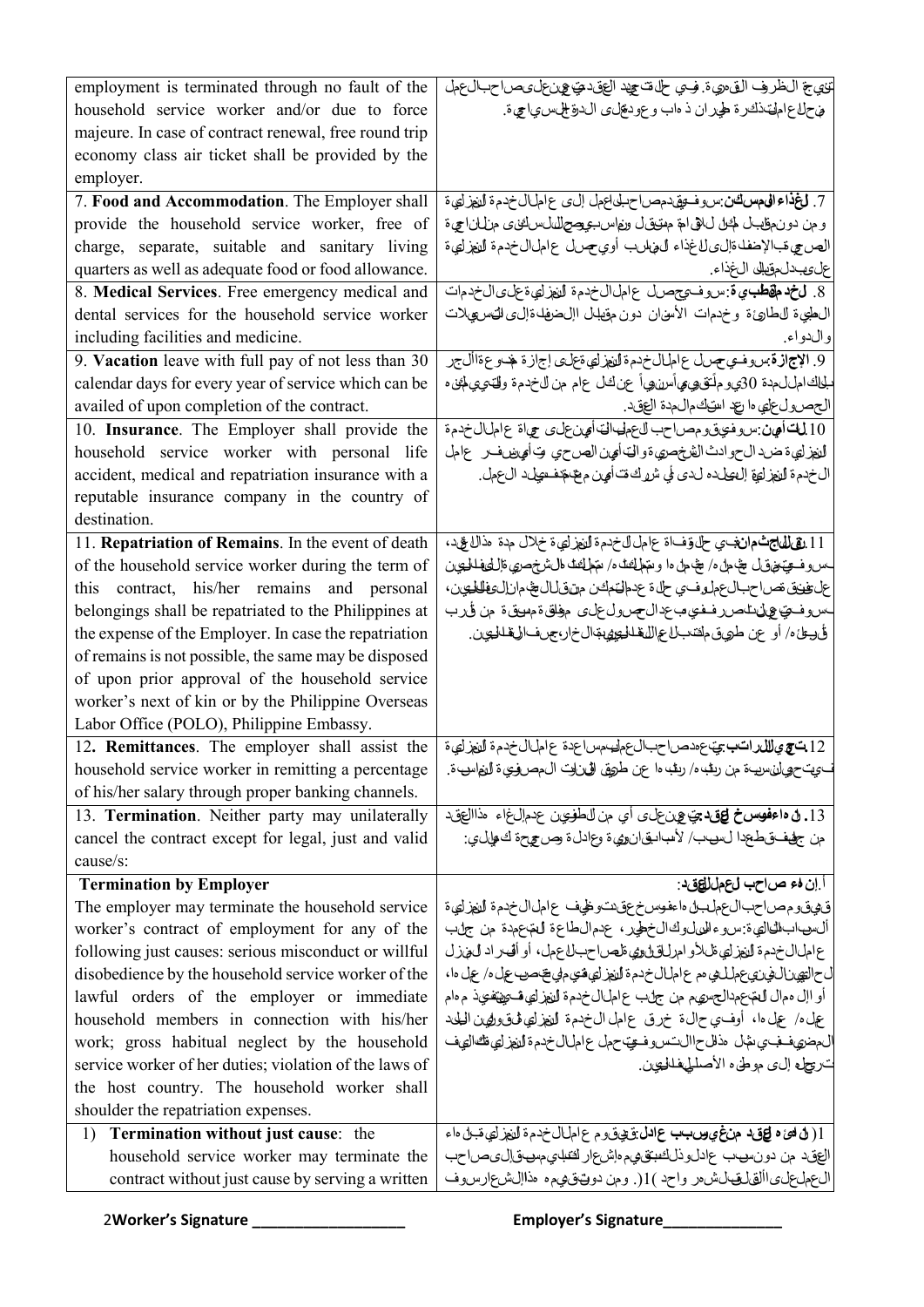| notice on the employer at least one month in              | تِ عِين عِلَى عِامِلِ الْمَحْدِمَةِ الْيَهْزِلِي مَتَ حِمِلْفِنِينَ انسَ فَسِرِ مِلْ فَسِرِ دَالِ عِودة إلى |
|-----------------------------------------------------------|-------------------------------------------------------------------------------------------------------------|
| advance. Without such notice, the worker shall            | موطن ہ/ موطن ہا ِ                                                                                           |
| shoulder her/his return transportation.                   |                                                                                                             |
| Termination for a just cause: the worker may<br>2)        | 2( ان مائ والي بسيب ع ادل قيوق وم ع امل ال خدم ة النهز لي قبل ماء العقد                                     |
| also terminate the contract without serving any           | من دون قهيم ه شرعار أ مهيقاً للىصراحب للحمل أو أي منفل راد للهزل                                            |
| notice on the employer for any of the following           | تزي ج ة أي من(ألس البلايالي ةفي حل ةإس اءة مع له قام ل الخدم ة النهز لي ة                                   |
| when<br>the<br>just causes:<br>worker<br>$\frac{1}{1}$    | من جلبحراحبالعهل أو أي منفلر اد لهززل، أفي حال ة خر قصاحب                                                   |
| maltreated by the Employer or any member of               | ال£ملأل لخاهوش روط هذاالعقد وأفءي طلة خرق صاحبال€م أل√خام                                                   |
| his household: when the employer violates the             | وثن روط مذا للجهد، أفسي حل ة ارتك ابـحـن احب للعمل ليَّ أ من الأعجال الذِّي ة                               |
| terms and conditions of this contract; when the           | _ عدم الغبع الهجع طل لريلب، الى عدي أو اإل هل ة الى في قل ع امل ال خدم ة                                    |
| employer commits any of the following acts -              | الفغرلية. في شال هذه للحالانتس وفتي عِين على صاحب للعجل أنهيف ع                                             |
| deliberate non-payment of salary, physical                | إلى عامل ال خدمة الفيزلي فخنقانش ف ره وعويت ه إلى موطىءاأل صليبي،                                           |
| molestation and physical assault.<br>The                  | فـللـــون.                                                                                                  |
| Employer shall pay for the repatriation                   |                                                                                                             |
| expenses.                                                 |                                                                                                             |
| <b>b.</b> Termination due to illness                      | ت. إن داءفوسخ لوقيهسبب لمرض قويقوم أي من الطوي نبل داء                                                      |
| Either party may terminate the contract on the            | فوسخالغڧتني ج ةمرض أو إصها ةعاملالخدم ة النهزلي ة، حيثي ظر                                                  |
| grounds of illness, disease or injury suffered by the     | القانون استحرار عجل عاجل الخدمة النفزاي ة، أوتني جة اعجلال صحة                                              |
| worker, where the latter's continued employment is        | عامل/ عهل ةالخدمة النهزلية االصفةالي صحة صاحب العهل أوفلراد                                                 |
| prohibited by law or is prejudicial to his/her health     | أسرت ه س وفيت حمل صراحب ال عمليك الهيفس ف روت رحميل ع امل ال خدمة                                           |
| as well as to the health of the employer and his          | للنفرلية إلى موطاالصل طيفاليين.                                                                             |
| household. The repatriation expenses shall be             |                                                                                                             |
| shouldered by the employer.                               |                                                                                                             |
| 14. Settlement of Disputes. In case of dispute            | 14بتسوية للنزاع اتفي وجود أي نزاعبين عامل ال خدمة النهزلية                                                  |
| between the household service worker and the              | وصاحب الءمل،فسروف تي م إطلة الأمر للي ملقتب للع اللففاليةي ة                                                |
| employer, the matter must be referred by either party     | بالخار جميفارلغللهين،الذي سوفسي ذلق صرارى جهده لىس هي ةالفذاع                                               |
| to the Philippine Overseas Labor Office (POLO),           | وهِيأَبِفَلَضل ماتِكِ ونلصللح للطفِيمِين، حمِنب القِيْضاءِ. فِي حَلْ ةَ عَدِم                               |
| Philippine Embassy who shall endeavor to settle the       | حل الن زاعب مذه الطريق ةفس وفيق وم مائتب ل ع الملفالي وي بقال خ ارج،                                        |
| issue amicably to the best interest of both parties, as   | سف ار ة قليهين، رس مِ أبار إلى ة الن زاع للى س لى طات للحمل لل مرتبي قبل دلى ة لتي                          |
| appropriate. If the dispute remains unresolved, the       | يءملغيءا عامل الخدمة النفزليةالب=چين( ومن دونالتحفير على أي                                                 |
| Philippine Overseas Labor Office (POLO),                  | جرراء قان ويقتخذه الطرف للخسرر ضدالطرف الأخر                                                                |
| Philippine Embassy official shall refer the matter to     |                                                                                                             |
| the appropriate labor authorities of the country of       |                                                                                                             |
| destination for adjudication without prejudice to         |                                                                                                             |
| whatever legal action the aggrieved party may take        |                                                                                                             |
| against the other.                                        |                                                                                                             |
| 15. Special Provisions (as enunciated in the              | 15.أحكام محصرة: )فِيق الفصروص على في شِءادةالى عالهمر فتي مُبكِّف                                           |
| Affidavit of Undertaking appended to Employment           | ن وظيفنالهلحق أ(                                                                                            |
| Contract as Annex A).                                     |                                                                                                             |
| The Employer shall treat the household service<br>a.      | أ. ي عود ص احب ال عمل ب معلى ة ع امل ال خدم ة النفر لي قب طريق ة ع الى ة                                    |
| worker in a just and humane manner. In no case            | و أدمي ةوف، جهيع األ حوال بي ع،د ص١حب العمل بعدم اس خدام ل عليف                                             |
| shall physical violence be used upon the                  | الهوهي ضد عالم الخدم ة الفراي ة.                                                                            |
| household service worker.                                 |                                                                                                             |
| The household service worker shall work<br>$\mathbf{b}$ . | ب س وفيىع جل عامل ال خدم ة الله لي قل دي ص احب العجل وفُلر ادأس تِ ه                                        |
| solely for the Employer and his immediate                 | لهعاش وف قطوفي جهي األ حوالتي عين على صراحب العمل عدمال طيب                                                 |
| household. The employer shall in no case                  | مِن عِامِلِالْخِدِمَةِ لِلْنَهْزِلِيِّ ةِلْمُعِمِلْفِي أَيِّ لَمِحَانِ أُخِرٍ ۚ أُوتِيَّةٍ عَلِيْنِ فَءي أي |
| require the worker to work in another residence           | ش روع تجاري أوصلااعي أو زراعي.                                                                              |
| or be assigned in any commercial, industrial or           |                                                                                                             |
| agricultural enterprise.                                  |                                                                                                             |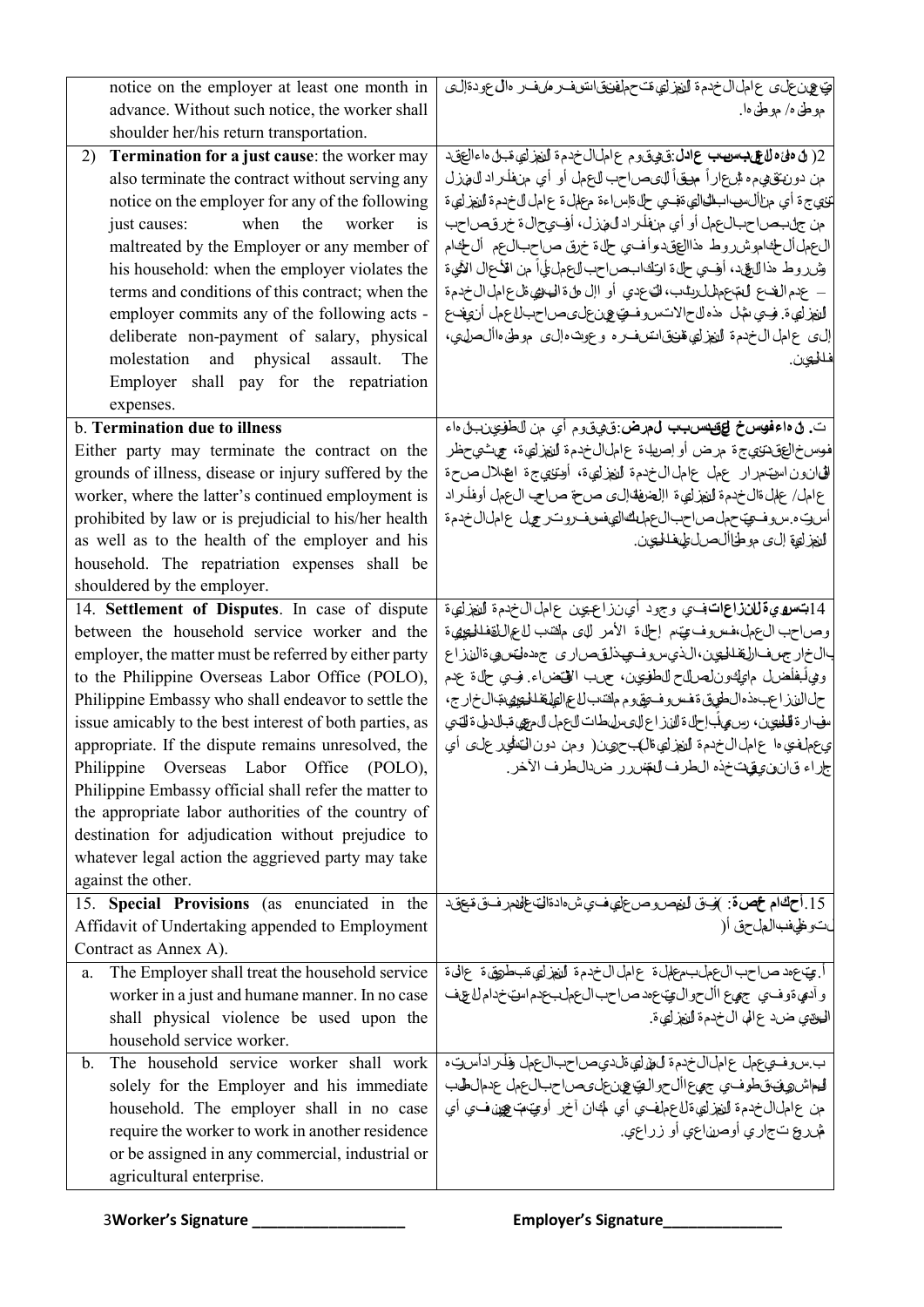| The Employer shall not deduct any amount<br>$\mathbf{c}$ . | ت بيّ ع دصاحب العمله عدم خصم أي جالغ من الرينه بالش مري أو من                                                    |
|------------------------------------------------------------|------------------------------------------------------------------------------------------------------------------|
| from the regular salary or the household                   | عامل الخدمة النهزلي تبخلاف الهالغ الهف روضة على عامل الخدمة                                                      |
| service worker other than compulsory                       | النفزلي،ة بموجب الىانون ڤي، في ال حمرول على رصويد مقيال للىك                                                     |
| contributions prescribed by law. Such legal                | الخصوحك الىان،ئ ة.                                                                                               |
| deductions must be issued a corresponding                  |                                                                                                                  |
| receipt.                                                   |                                                                                                                  |
| The Employer shall pay for the household<br>$d_{\cdot}$    | ث عِيّ عِمدص احب ل عمل بأنهِ ف عموّ فيه لف صري حال عمل <i>ا</i> إلى قام مّنواً شري ردّ                           |
| service worker's work/residence permit and                 | الخروج/ إبادة الدخلي ال+حص قبحالي الخدمة النفرلية.                                                               |
| exit/re-entry visa.                                        |                                                                                                                  |
| It shall be unlawful for the Employer to hold or<br>e.     | جسووفيكون من غرافيان ويلص احبلاع ل الثخاظي مجواز فير                                                             |
| withhold the helper's passport and her                     | عاملال خدمة النهزلي وتتصري للجمل/ القي امةس واعباهوقة أوب دون                                                    |
| work/residence permit with or without his/her              | وَلَغِــَاقٍ ةَ عَامِلُ/ عَلَمْكَ الْ1خِدْمَةُ لِلْنَهْزِلِي ةَ.                                                 |
| consent.                                                   |                                                                                                                  |
| 16. Non-Alteration. No provisions of this Contract         | 16. <b>علجاغ يورف ي للرق.</b> تخ ع ن عدم غير أو <b>ل</b> لف ةعلى استدال أي                                       |
| shall be altered, amended or substituted without the       | من ألخِدام هذا العقود عبداعد ال جمرول على فهواقة لفتعلية مسوقة مشفارة                                            |
| written approval of the Philippine Embassy,                | فْلْلّْمِين، مْلْتَنْبْالْحْمْالْلْتْفْلْمْهِيْهِيْشَالْخْارْجْ، أَو إدارتْتُوظِيفْلْلْحْمَالْلْتّْفْلْلْهِيْهِي |
| Philippine Overseas Labor Office (POLO) or the             | بال†خار ج.                                                                                                       |
| Philippine Overseas Employment Administration              |                                                                                                                  |
| (POEA).                                                    |                                                                                                                  |
| 17. Contingencies. In the event of war, civil              | 17. للطوارئ في طلق شوب ال حرب أو العصويان ل موي أو الكوارث                                                       |
| disturbance or major natural calamity, the Employer        | ال طي عي ة ل الشبري، س وف ت ع على ص احب ال ع ملت حمل الى الي ف سف ر                                              |
| shall repatriate the worker at no cost to the worker.      | ع الى ال خدمة النهزلي ة                                                                                          |
|                                                            |                                                                                                                  |
| 18. Applicable Law and Jurisdiction. Other terms           | 18. في ان و نالمعطب قل فياح ك ي م: أي ألج اموش روط أخر وينتغل في   اللَّ لج ام                                   |
| and conditions of employment shall be governed by          | المذكورة أ الءتخض فىق والهلىفاليين أو لمطالقب حوين بيت ال عمل أي                                                 |
| the pertinent laws of the Philippines or the Kingdom       | ألخِدام مطق منتقل فالرعمل والى وظيفف ي لمهك ةالى حرين على لله اجزء                                               |
| of Bahrain. Any applicable provisions on labor and         | من مذا العقد.                                                                                                    |
| employment of the Kingdom of Bahrain are hereby            |                                                                                                                  |
| incorporated as part of this Contract                      |                                                                                                                  |
| In witness thereof, we hereby sign this Contract           | ى <b>بْبىت</b> الەماسىسى فىق نى فىلىپتوي ع عى ھذا لىش فىي <i>يوم</i> م                                           |
| this day of                                                | ش،ر ال،فِلتي عام  20 في مِلْكَانْتبحِرِين.                                                                       |
| 20at Kingdom of Bahrain.                                   |                                                                                                                  |
|                                                            |                                                                                                                  |
|                                                            |                                                                                                                  |
| <b>Employee's Signature</b><br>Employer's Signature        | وقءيع لموظف<br>قهع صاحب للعمل                                                                                    |
|                                                            |                                                                                                                  |
|                                                            |                                                                                                                  |
| Name and signature of Philippine Representative            | اسم وق <i>ي ي</i> ع مڻالفاليبين                                                                                  |
| (Licensed Recruitment Agency)                              | )وكل6 لقوظوف لهءت مدة (                                                                                          |
|                                                            |                                                                                                                  |
|                                                            |                                                                                                                  |
| Name and signature of Kingdom Bahrain                      | اسم <b>وت</b> قيءِ مهڻل مهلڪڦلب <i>چون</i>                                                                       |
| (Licensed Recruitment Agency)                              | )وكل5 لقوظيف لهءتمدة(                                                                                            |